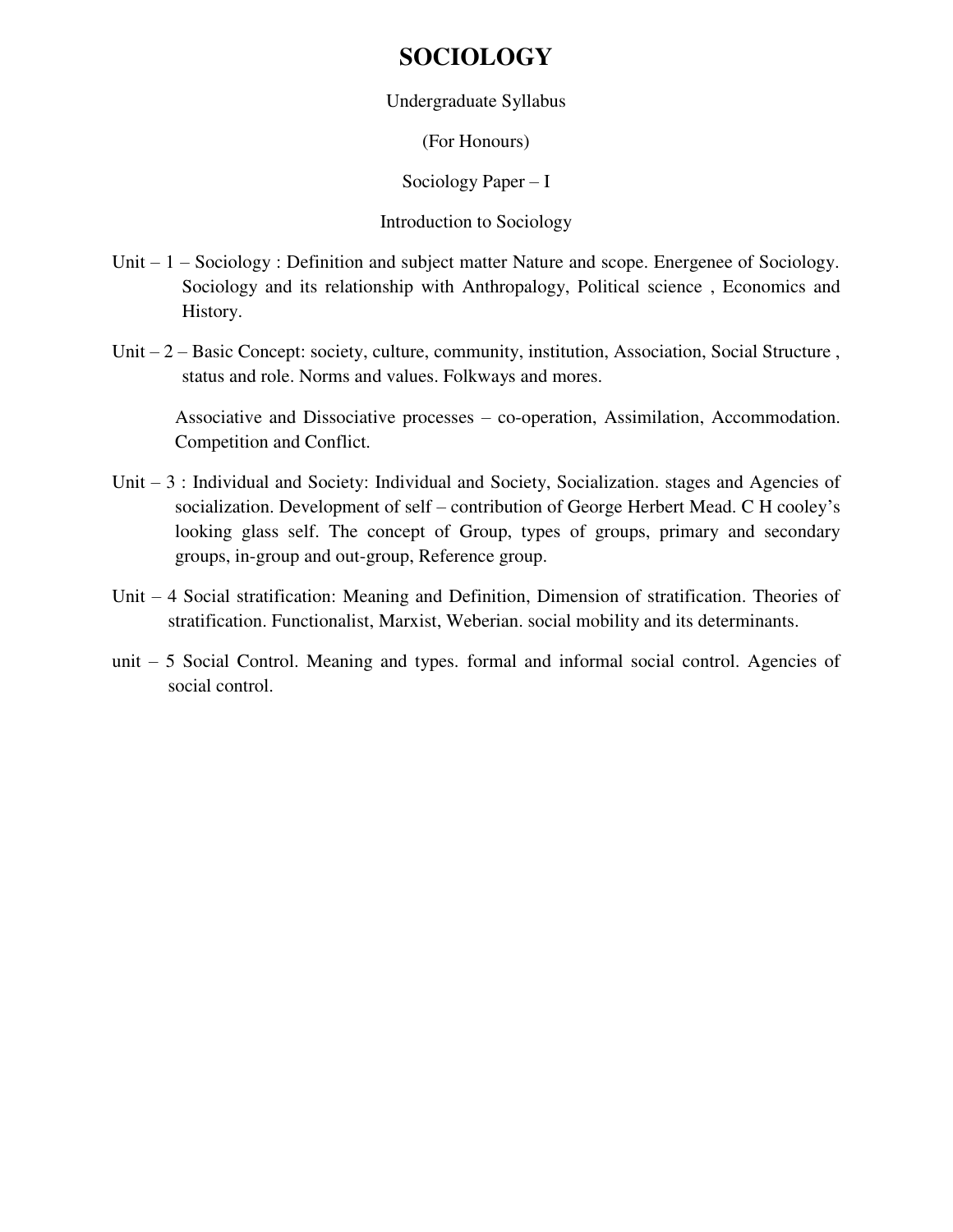### $(SOC - 2)$

### **Indian Society**

- Unit 1: Composition of Indian Society : Caste, Tribe, Religion, Language, Unity in Diversities. Threats to national integration.
- Unit 2: Hindu Social Organisation: Bases of Hindu Social Organization, Varna, Ashrama and Purushartha, Doctrine of Karma.
- Unit 3: Marriageg and Family in India: Hindu marriage as Sacrament, Forms of Hindu Marriage. The Hindu joint family Patriarchal and matriarchal and Matriarchal systems, Marriage and family among the Muslims. Changes in the instilutions of Marriage and Family.
- Unit 4: The Caste system in India: Origin, Features and Function, Caste and Class, The Dominant Caste, Changes in Caste system. Caste and Politics in India Constitutional and legal provisions for the Scheduled Castes, Scheduled Tribes.
- Unit 5: Social Change in Modern India: Sanskritization, Westernization, Secularization and Modernization.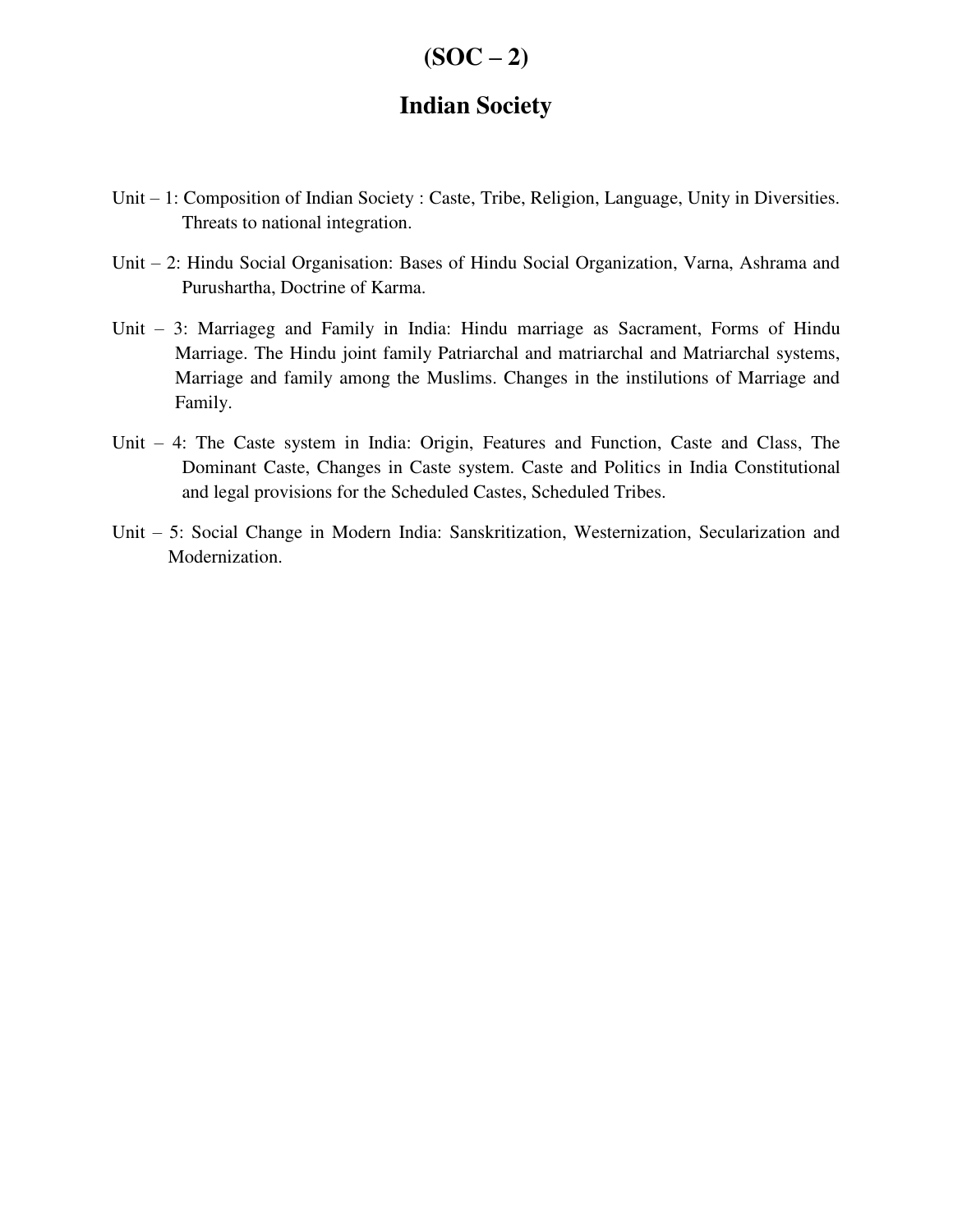## $(SOC - 3)$

### **Sociological Thought**

- Unit 1: Auguste Comte : Law of the Three Stages, Hierarchy of Sciences. Positivism.
- Unit 2: Herbert Spencer : Organismic Analogy, Theory of Social Evolution.
- Unit 3: Karl Marx : Dialectical Materialism, Class struggle, Alienation, Sociology of Capitalism.
- Unit 4: Emile Durkheim : Division of Labour in Society. Rules of Sociological Method, Theory of Suicide.
- Unit 5: Max Weber : Social Action, Protestant ethic and the spirit of capitalism, Ideal type, bureaucracy, Authority.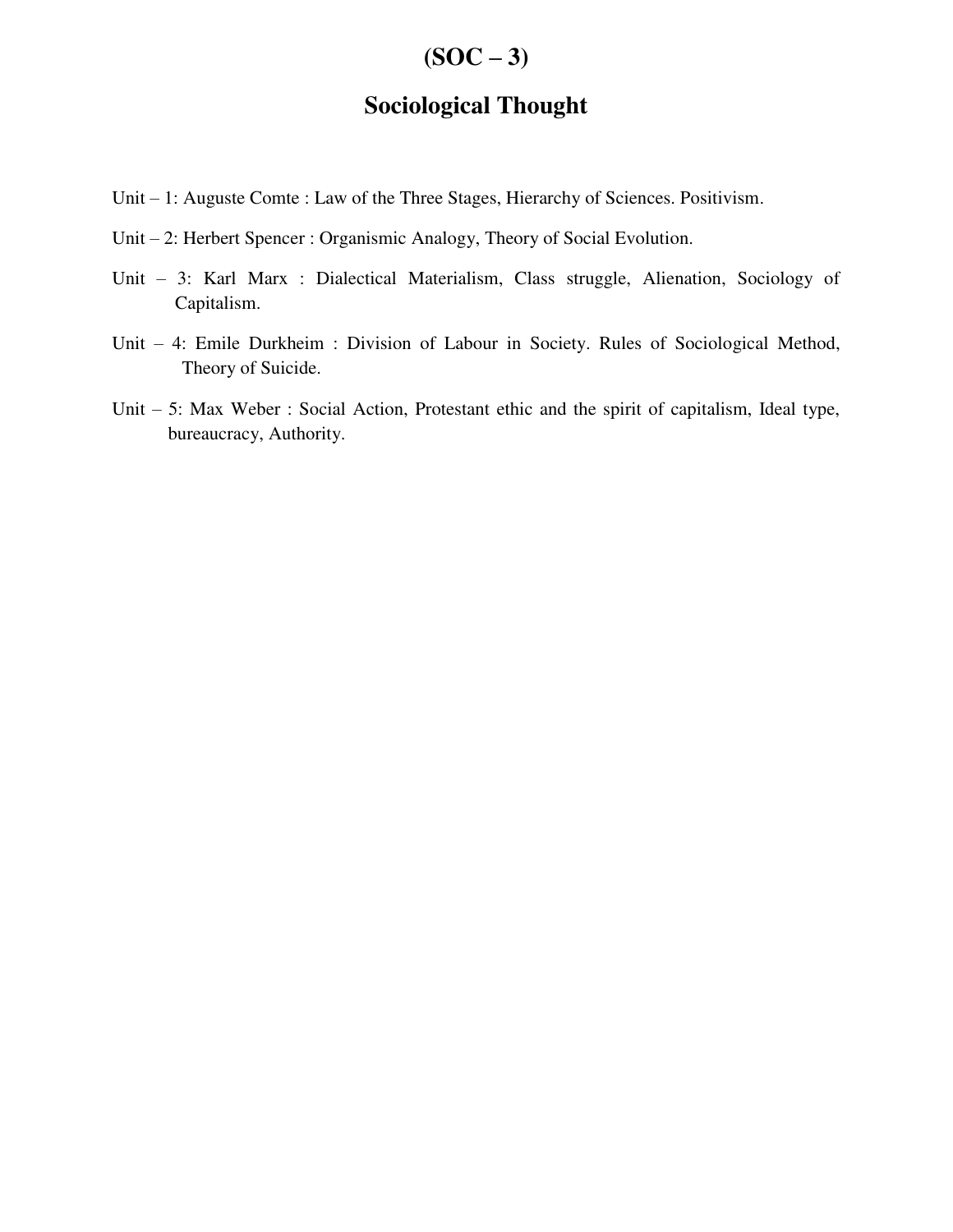## $(SOC - 4)$

### **Social Change and Development**

- Unit 1: Social Change : Meaning and nature, Social Progress, Evolution and Development.
- Unit 2: Theories of Social Change : Evolutionary theory, Cyclical theory, Conflict theory, Functionalist throry.
- Unit 3: Factors of Social Change : Cultural, Economic, Technological, Ideological, Demographic.
- Unit 4: Economic Growth and Social Development : Indicators of Social Development, human Development Index, Gender Development Index.
- Unit 5: Models of Development : Capitalist, Socialist, and Gandhian.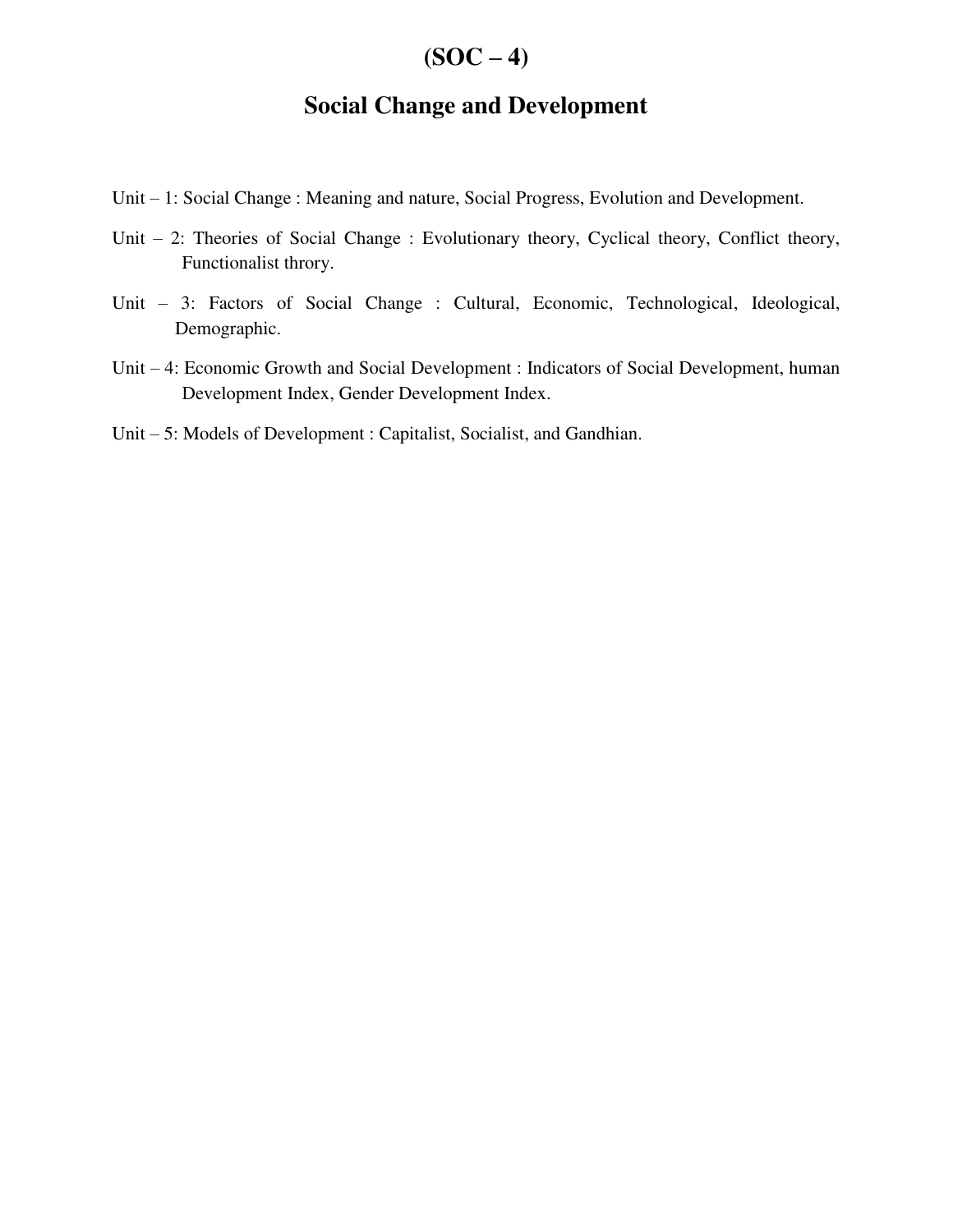### $(SOC - 5)$

## **Research Methodology**

- Unit 1: Meaning and Significance of Social research, Nature of scientific Method, Applicability of scientific method to the study of social phenomena, Major steps in social research.
- Unit 2: Research Design, Types of Research Design: Exploratory, Diagnostic, Descriptive, and Experimental research Design.
- Unit 3: Hypothesis: Meaning, Characteristics, Types and sources of Hypothesis, Role of Hypothesis in Social Research.

 Sampling : Meaning, and characteristics, Types: Probability and Non-Probability Sampling. Role of Sampling in Social Research.

- Unit 4: Qualitative social Research : Observation, Case Study, Content Analysis.
- Unit 5: Quantitative methods in Social Research: Survey research, Questionnaires, Interview, Measures of Central Tendency : Mean, Median , Mode.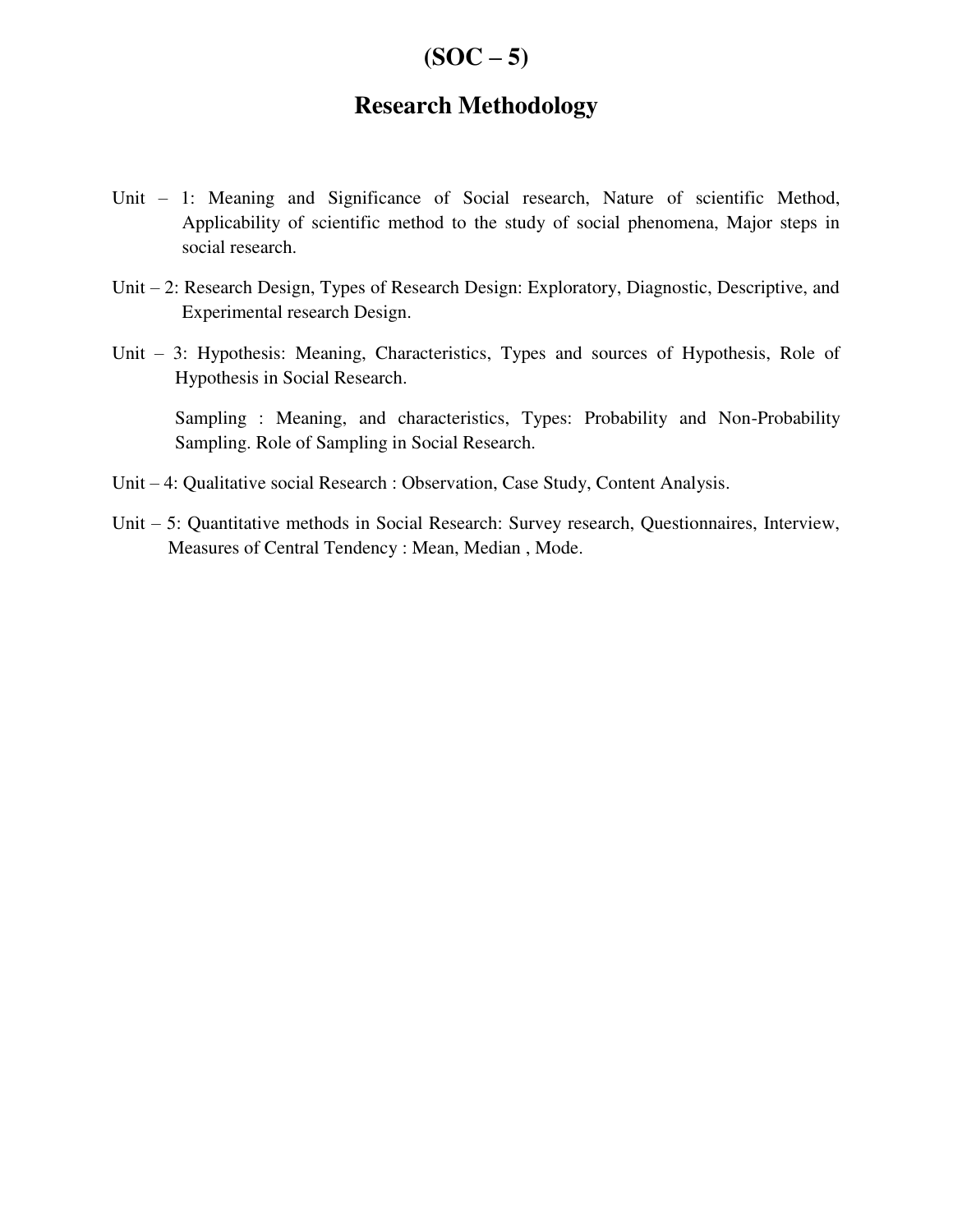### $(SOC - 6)$

### **Gender and Society**

- Unit 1: Social Construction of Gender: Sex and Gender, Gender stereotyping and socialization, Gender Role and Identity, Gender stratification and Inequality, Gender discrimination and Patriarchy.
- Unit 2: Feminism : Meaning, origin and growth of Feminist Theories, Theories of Feminism : Liberal, Radical, Socialist, and Eco-Feminism.
- Unit 3: Gender and Development: History and Approaches, WID, WAD and GAD, Women Empowerment : Meaning and Dimensions, World Conference of Women, Mexico, Copenhagen, Nairob and Beijing. Gender Related Development Index (GDI) and Gender Empowerment Index (GEM).
- Unit 4: Status of Women in India: Ancient and Medieval period, women in pre independence India, Social Reform movements, The Nationalist movement, Women in Independent India.
- Unit 5: Major Challenges and Issues Affecting Women in India: Women and Education, Women and Health, Women and Work, Policy provision for women.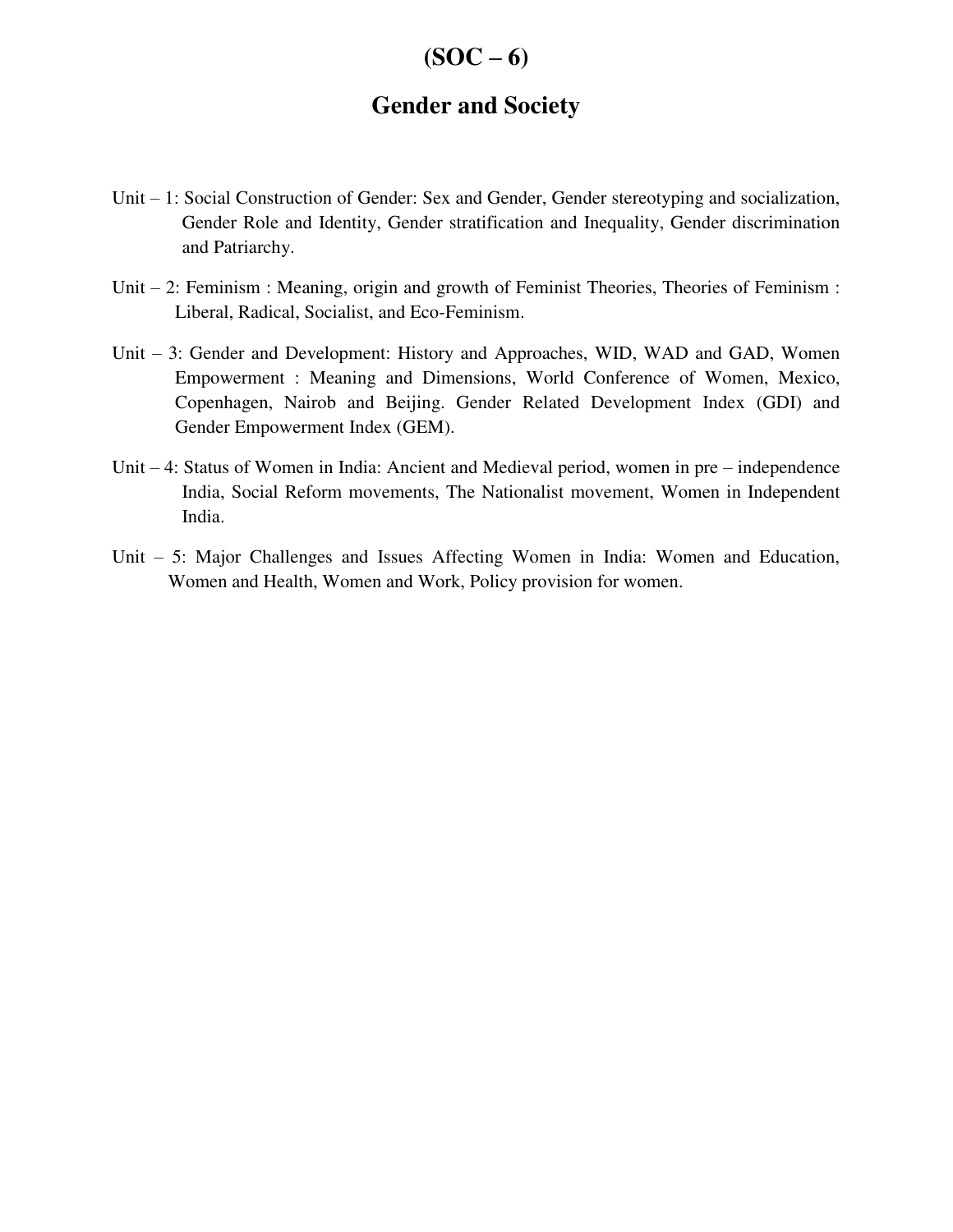### $(SOC - 7)$

### **Rural Sociology**

- Unit 1: Origin and Scope of Rural Sociology, Nature and Importance of Rural Sociology.
- Unit 2: Rural social Structure: Village Community, Agrarian Economy, Caste System, Mobility and Migration, Rural-Urban Contrast and Continum.
- Unit 3: Rural Social Problems: Poverty , Unemployment, Food Security, Landlessness, Indebtedness, Health care and Sanitation.
- Unit 4: History and Evolution: Community Development Programme, Land Reforms, Green Revolution . Co-operative Movement , Panchayati Raj Institutions –Constitutional provisions and Structure. Role of Panchayats in Rural Development.
- Unit 5: Rural Development Programmes : MGNREGA, SGSY, Indira Awas Yojana, livelihood Mission, Health Mission.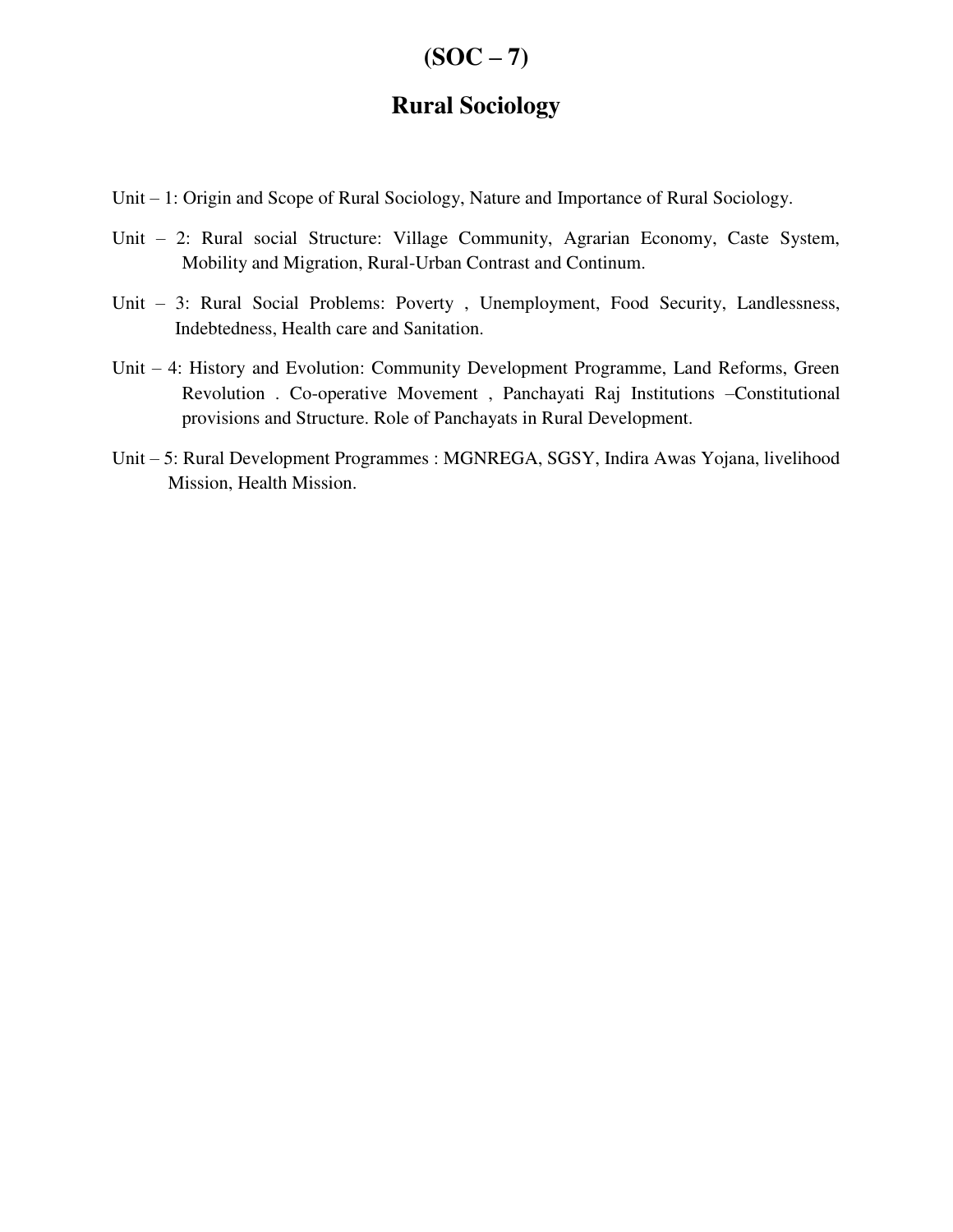### $(SOC - 8)$

### **Globalization and Society**

- Unit 1: Meaning and characteristics of Globalization, Historical context, liberalization, Privatization and Globalization.
- Unit 2: Dimensions of Contemporary Globalization: Economic, Techological, Political and Cultural.
- Unit 3: Consequences of Globalization: Rising Inequality, Environmental impact, Consumerism, Health and Security, Emergence of Anti-Globalization movements.
- Unit 4: Globalization and Indian Society: Understanding the concepts of liberalization, privatization and globalization in the Indian context. Growth of information technology and communication and its impact manifested in everyday life.
- Unit 5: Impact of globalization on Religion, Culture, Education Family, marriage, Women, Tribes.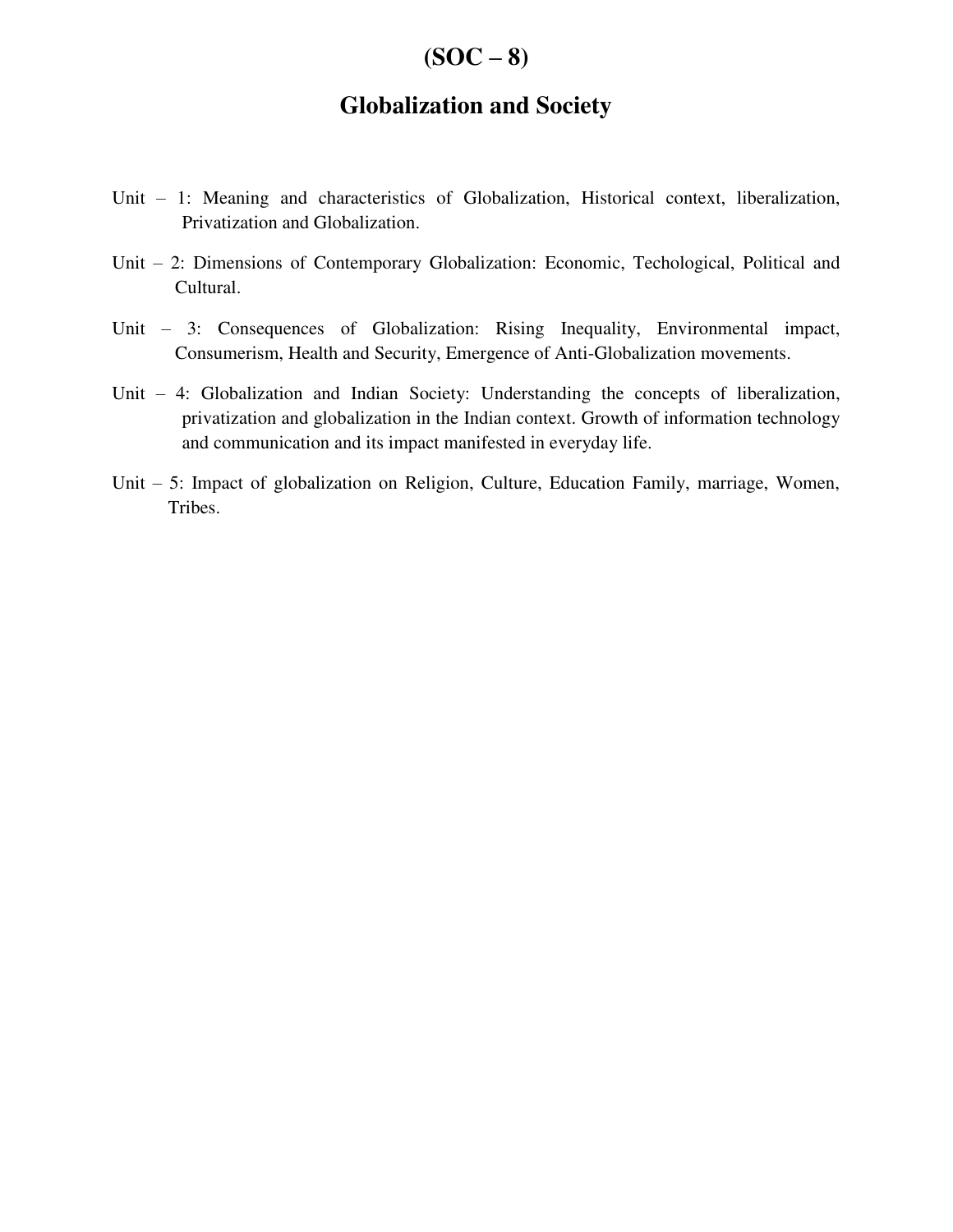#### $(SOC - 9)$

### **Marriage, Family and Kinship**

- Unit 1: Theoretical Perspectives: Overview of theoretical developments Descent theory. Alliance theory, Recent theorizations and their implications.
- Unit 2: Marriage: Marriage as social Institutions, Functions of Marriage, Rules of Marriage: Endogamy, Exogamy; Monogamy and Polygamy; Levirate and Sororate; Hypogamy and Hypergamy; Dowry and Bride price.
- Unit 3: The Family: Types of Family on the basis of Rules of Authority, Descent and Residence, Functions of Family, Contemporary changes and problems; Divorce and Family Disintegration.
- Unit 4: Contemporary Issues: Changing demographic patterns, Migration Diasporas and Impact on Family Implications of new reproductive technologies Domestic violence Challenges to the normative model of family.
- Unit 5: The Kinship and Clan System: Meaning and Definition of kinship and Clan, Types, Clan, Family, lineage and Totemism and Toboos.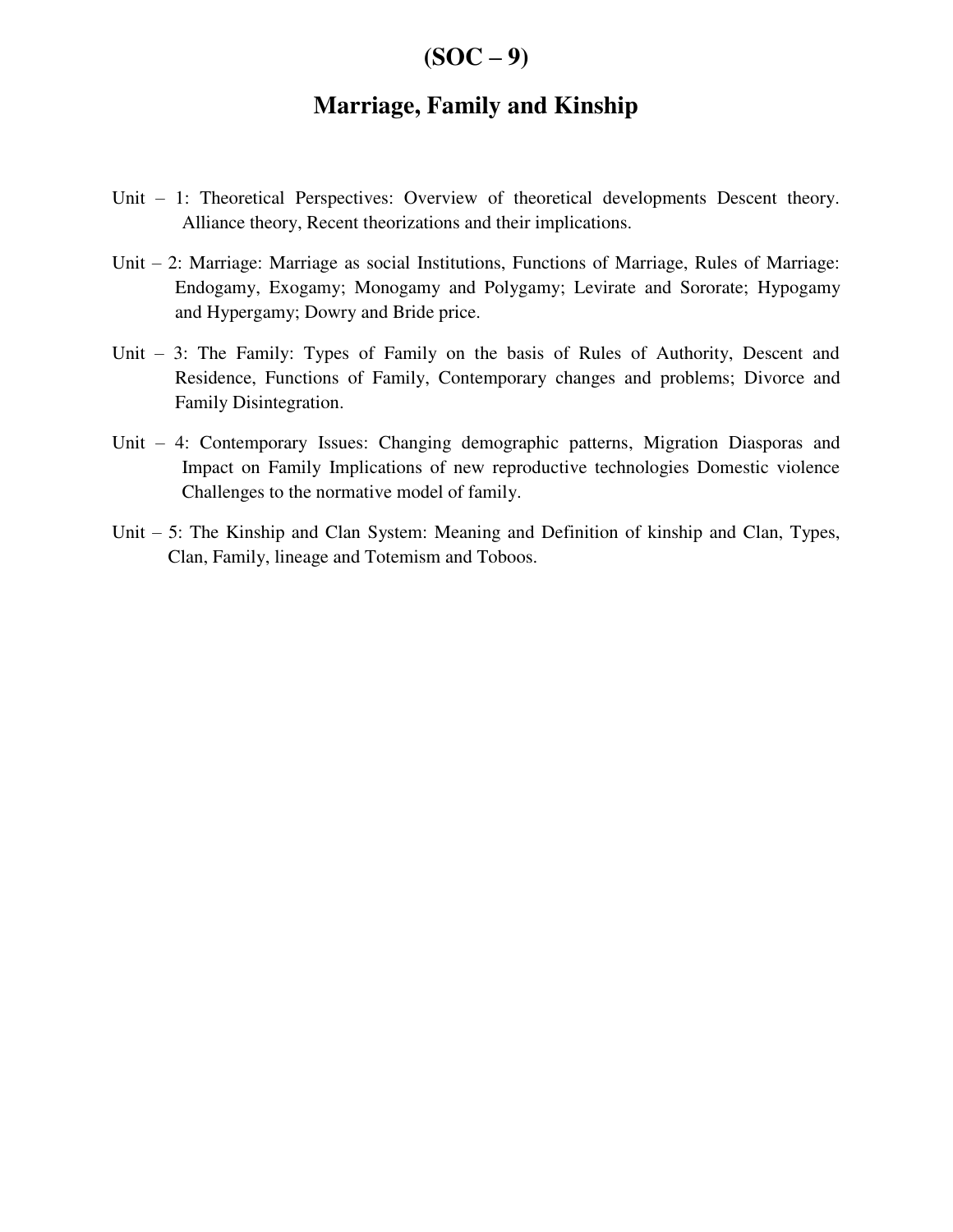## $(SOC - 10)$

### **Social Disorganization and Deviance**

- Unit 1: Social Disorganization : Meaning and nature Family Disorganization and Personality Disorganization Causes and Consequences.
- Unit 2: Theories of Deviant Behaviour: Contribution of Durkheim and Merton. Ecological theory, Delinquent Sub-Culture theory, Differential Association theory, Differential Opportunity theory.
- Unit 3. Crime and Punishment : Concepts of Crime and Delinquency. Causes and consequences. Theories of Punishment Retributive, Deterrant, Reformative.
- Unit 4: Social Problems: Poverty, Unemployment, Alcholism, Indebtedness, Terrorism.
- Unit 5: Atrocities against women, Domestic violence, Dowry, Divorce.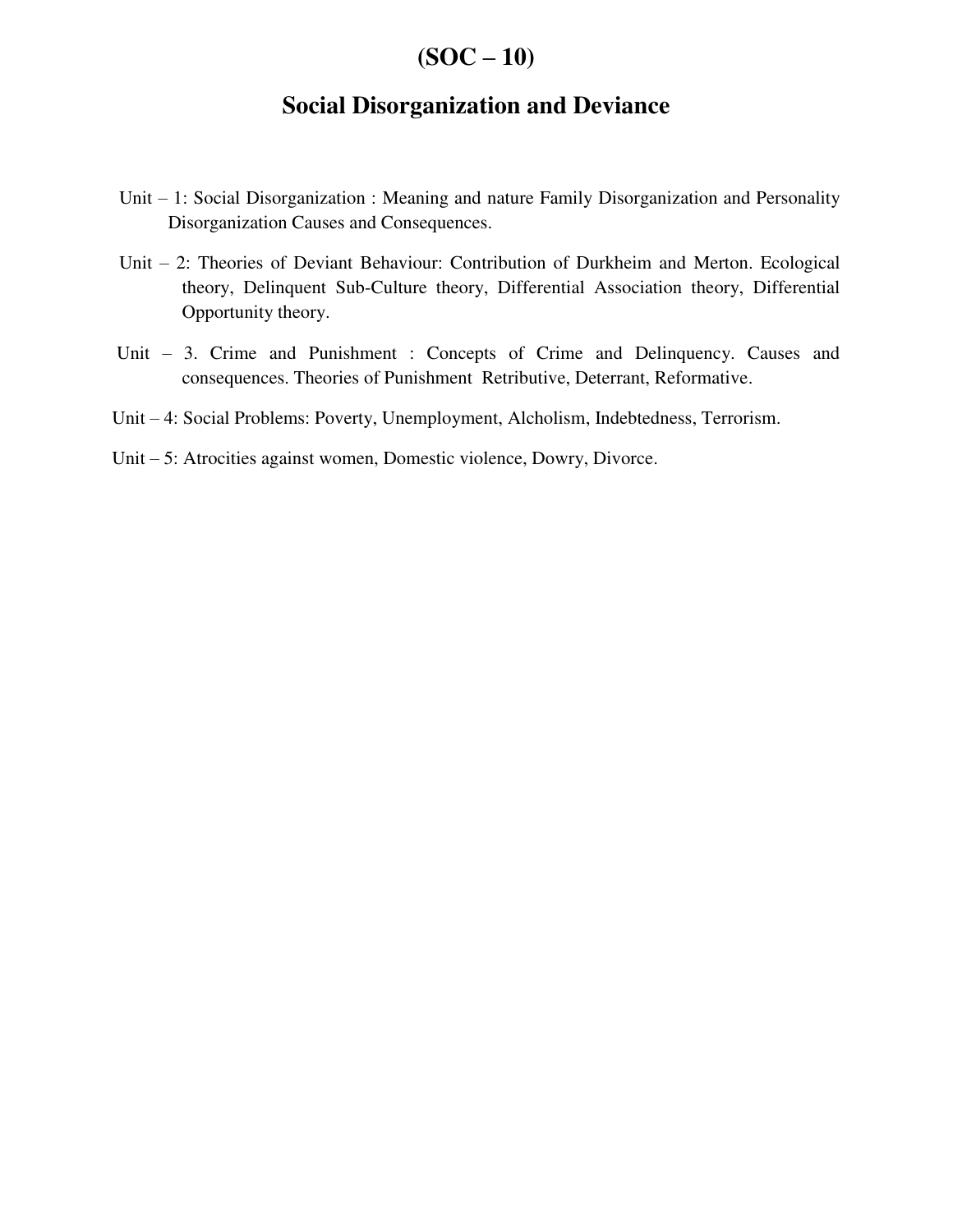# $(SOC - 11)$

### **Political Sociology**

- Unit 1: State : Characteristics, Aristotle's classification of types of state : Theological, Monarchical, Aristocratic, Democratic, and Totalitarian forms.
- Unit 2: Influence Power and Authority : Meaning and types of influence, characteristics of Power, distribution of power : the Constant sum and the Variable sum approach to power. theories of political elites, authority: Weberian classification of authority, different ways of acquiring legitimacy.
- Unit 3: Political culture and political socialization : meaning and dimensions of political culture, meaning and types of political socialization agencies of political socialization and their role.
- Unit 4: Political participation: meaning and types of political participation, political apathy reasons for political apathy , Determinants of political participation – psychological , social political.
- Unit 5: Political parties and pressure groups: Political parties features and functions, structures of political parties : meaning of pressure groups and their relationship with political parties, types of pressure groups and their role.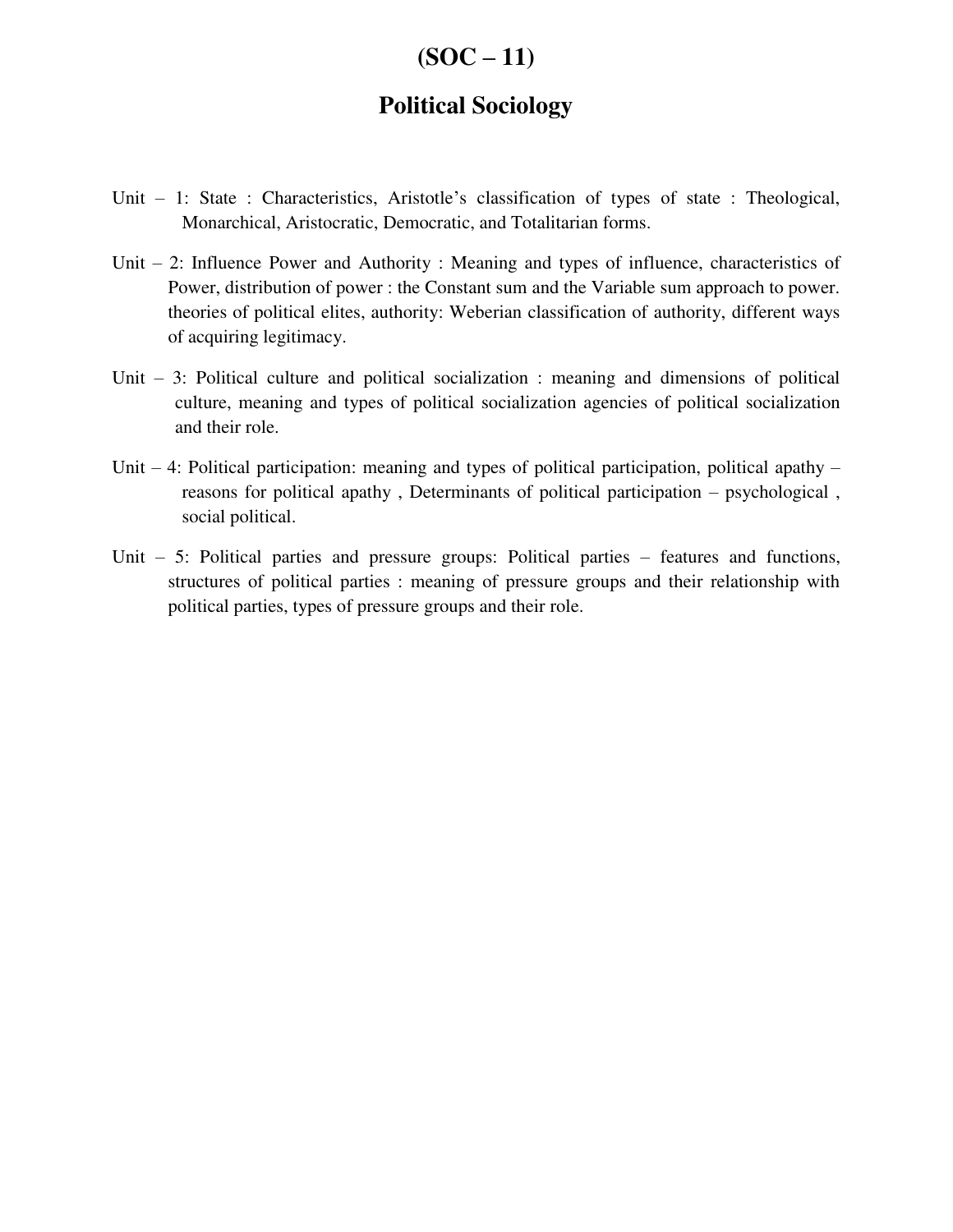## $(SOC - 12)$

### **Environment and Society**

- Unit 1: Environment and its Concepts : Ecology , Eco system, Enviroment and Society-their inter-relations : Eco-Feminism.
- Unit 2: Environment Issues: Sustainable Development, Industrialization and Development, Urbanization and Development, Environmental Degradation.
- Unit 3: Environment Movements: Chipko Movement, Narmada Bachao Andolan, ganga Bachao Abhiyan, The Silent valley movement , Forest Rights.
- Unit 4: Contemporary Environment Problem : Problems of Water, Deforestation.Urban Wastes. Slums, Global Warming and Climate Change.
- Unit 5: Environment protection efforts at the global level and the national level in India.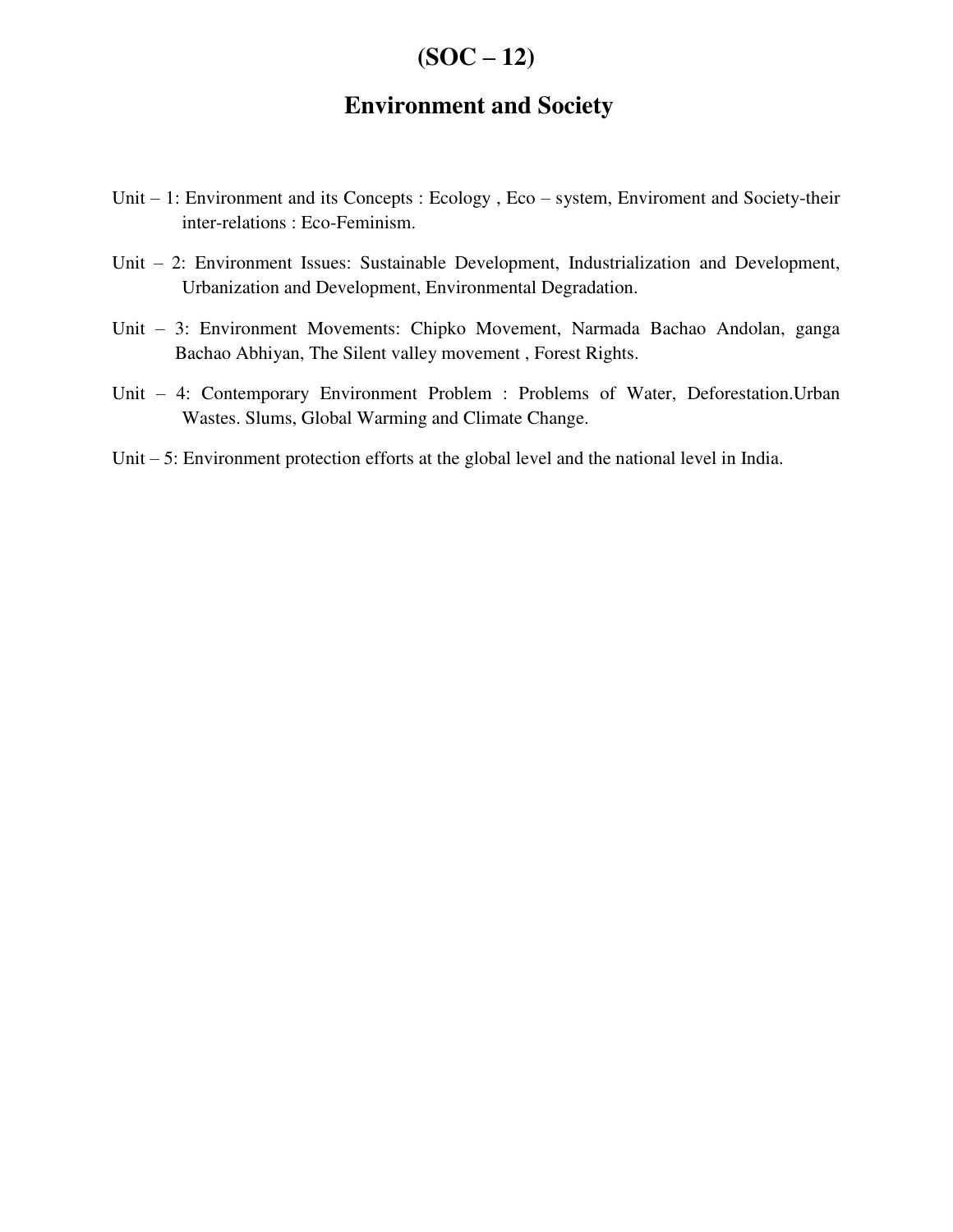# $(SOC - 13)$

### **Urban Sociology**

- Unit 1: Meaning, Nature, Scope and importance of Urban Sociology, Rural Urban Differences : Specific traits of rural world vs. urban world – Socio – cultural differences rurbanization . Urbanism as a way of life.
- Unit 2: Theories of patterns of city growth : Concentric zone theory Sector model Multiple nuclei theory.
- Unit 3: Social institutions of Indian urban communities : Family, marriage and kinships in urban India – Caste in urban India – urban polities and urban economy
- Unit 4: Urban social problems : Crime and Juvenile delinquency, Slums, Beggary, Prostitution.
- Unit 5: Urban development in Indian plans, Urban development programmes, Slum development programmes, Urban Basic Services.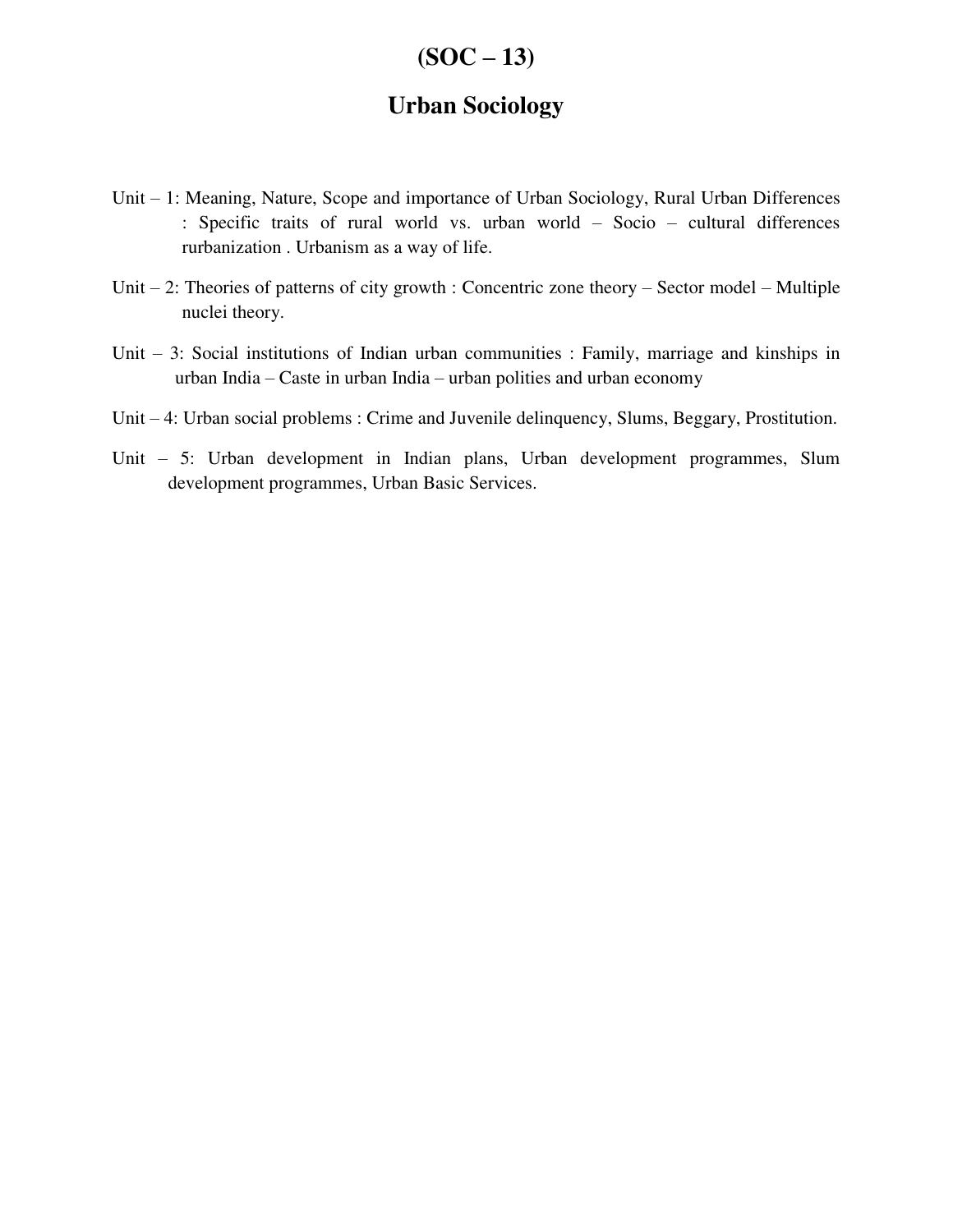## $(SOC - 14)$

## **Practical : Field Work and Dissertation**

#### **(Dissertation : 80 marks and Viva-voce : 20 marks)**

# **(SOC – DSE – 1)**

## **Sociology of Movements**

Unit – 1: Social Movements : Nature, Definitions, Characteristics of social movement , types : Revolutionary, Reform, Revival, Counter movements.

Basis of social movements: Leadership , ideology , resource.

- Unit 2: Religious movements in India : The SNDP Movements in Kerala , The Brahmo Samaj and The Arya Samaj.
- Unit 3: Peasants Movements in India: The Champaran Satyagraha (1917), The Kheda Peasant Struggle, The Bardoli Movement in Gujarat. The Peasant Revolt in Telangana , The Tebhaga Movement in Bengal.
- Unit 4: Backward Class Movements in India : Mahar Movement in Maharastra , Dalit Movement in Tamil Nadu, The non Brahmin Movement in Tamil Nadu.
- Unit 5: Women's Movements in India: In the Pre independence era and the post independence period.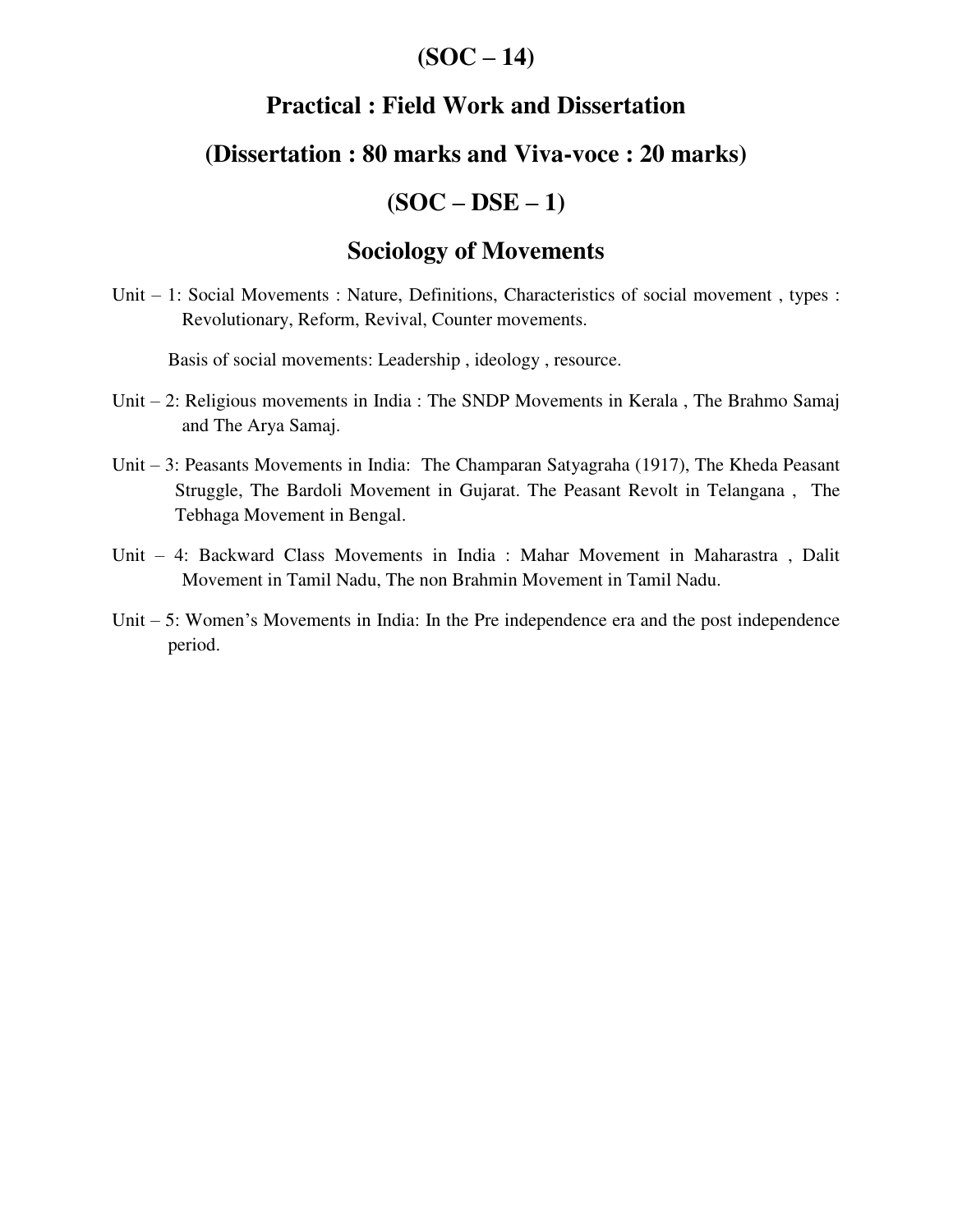## **Industrial Sociology**

Unit – 1: Introduction :

Meaning and definition of Industrial sociology , Nature and scope of Industrial Sociology, Significance of Industrial Sociology in India.

Unit  $-2$ : Social – industrial Thought :

A. Classical Theories: Adam Smith, Karl Marx, Max weber, Durkhem and Mayo

B. Sociological Theories: Likert, Herzberg, Maslow, Mclelland.

Unit – 3: The Development of Industry:

The Manorial system, the Guild system, Domestic system, the Factory system, Industrial evoluation in India.

Unit – 4: Industrial Organisation :

 Formal Organisation : Its nature and features, problems build – in in the formal organization Informal Organisation : Origin and function of informal organization. Informal Organisation of Management.

Unit – 5: industrial and Labour Relations:

 industrial Relations, International Labour Organisation, Labour Legislation, Industrial Relations in India, Industrial Disputes / conflicts.

 Workers participation in Management (WPM) : Industrial Democracy : Levels of participation of WPM : Objectives , WPM Models in India.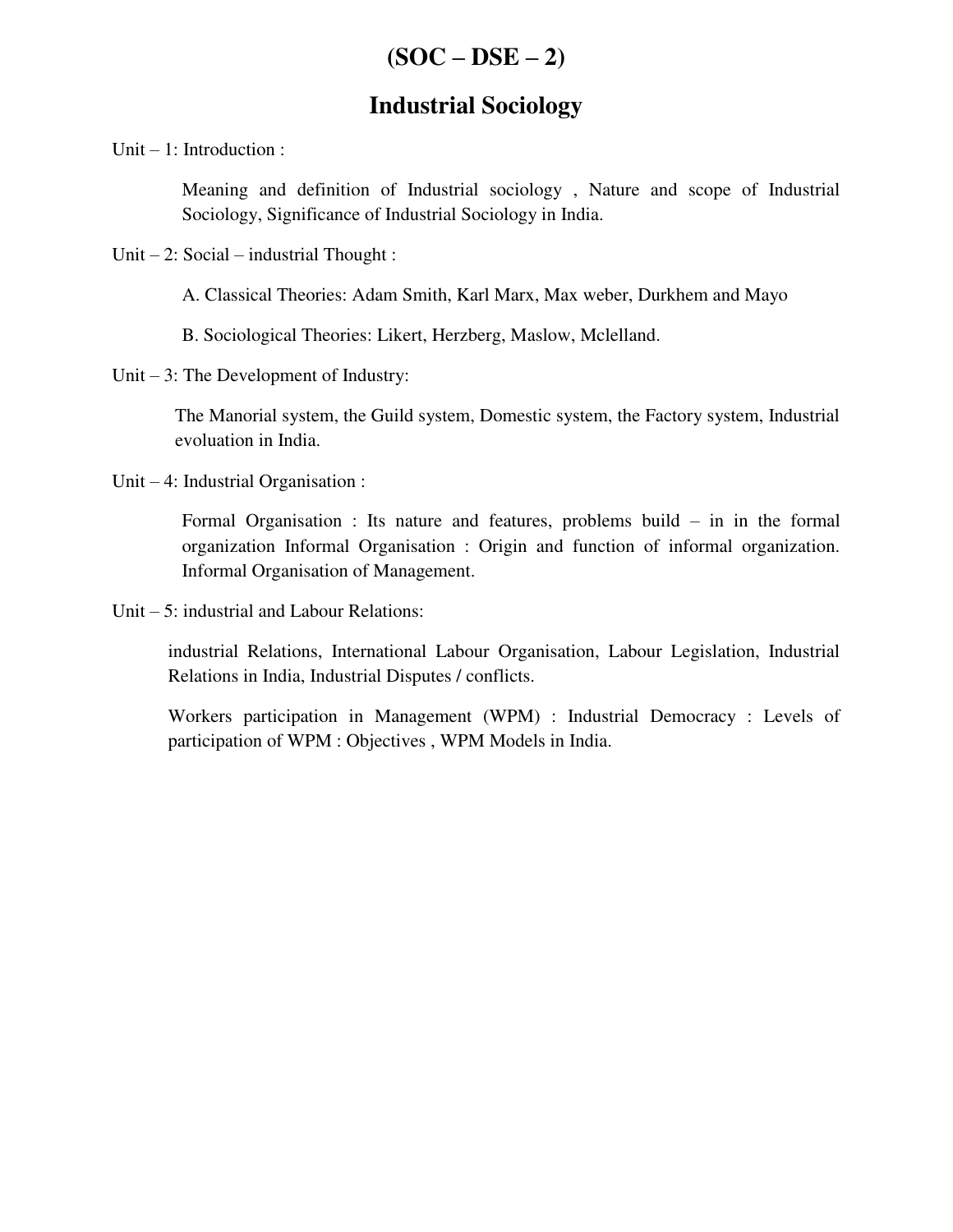## $(SOC - DSE - 3)$

### **Population Studies**

- Unit 1: Population Studies: Meaning , Scope and Significance : Demographic Processes : Fertility, Mortality and Migration.
- Unit 2: Population Theories: Malthusian, Demographic Transition and Optimum Population Theory.
- Unit 3: Population Compositions in India: Age Structure , Sex Ratio, Rural Urban Composition, Literacy in India.
- Unit 4: Population Planning and Policies: Needs and Objectives ; Population Policy of India, National Rural Health Mission.
- Unit 5: Population Control: Role of technology , women's empowerment, voluntary organizations.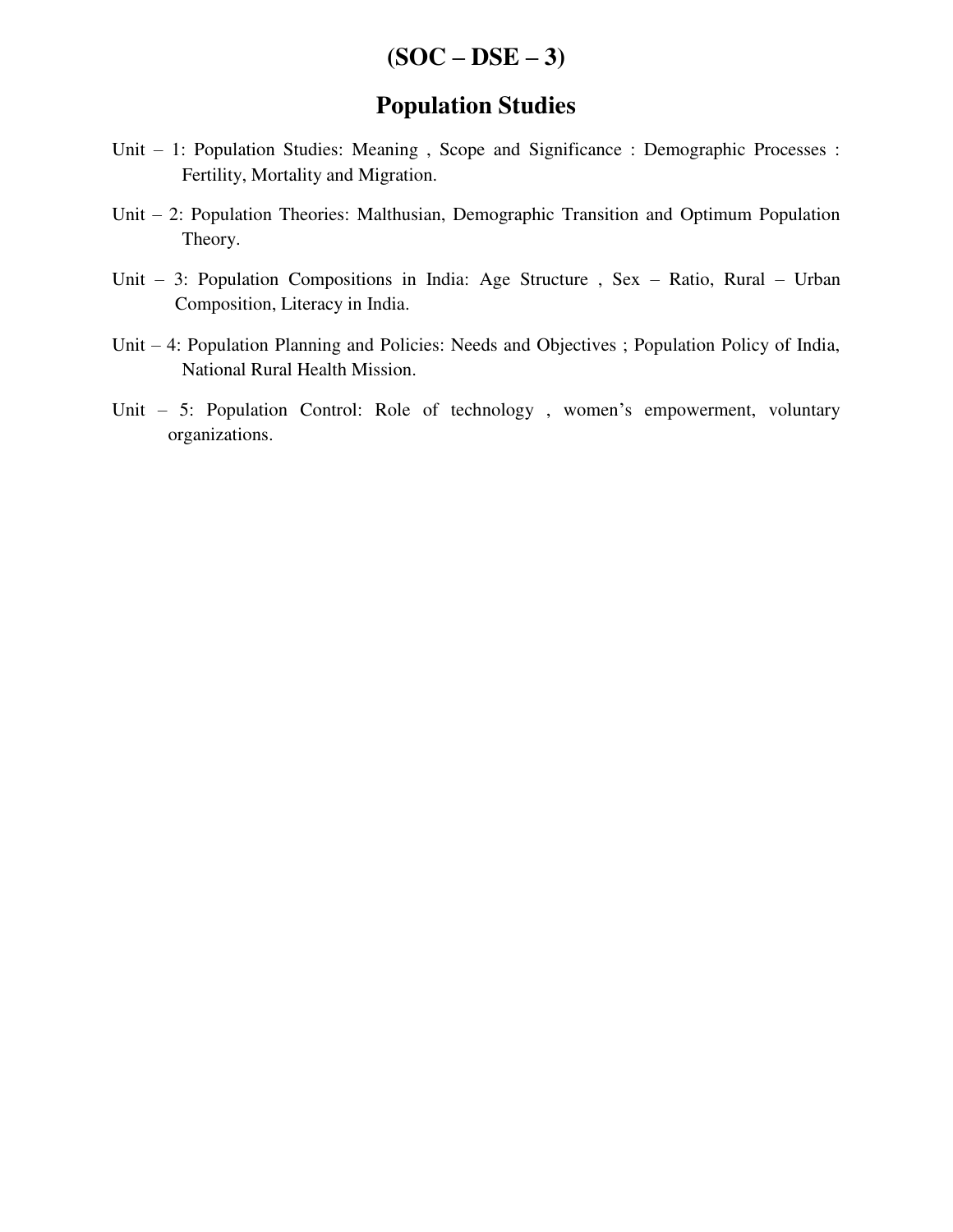## $(SOC - DSE - 4)$

### **Sociology of Social Institutions**

- Unit 1: Community, Groups, Institutions and Organizations.
- Unit 2: Family, Marriage and Kinship: Key concepts ; Different forms of family and marriage; Changes in family pattern worldwide; Importance of Kinship.
- Unit 3: Religion: Defining religion; Varieties of religion; Theories of religion .
- Unit 4: Education: The development of literacy and schooling ; Gender and the education reproduction; Education and inequality.
- Unit 5: Economy : Importance of work; Organisation of work; Work and technology; Formal Economy and Informal Economy; Market and Society.

 Polity: Modern State ; Concepts of Power and Authority; Forms of social distribution of power ; Marxist , Elitist, Pluralist.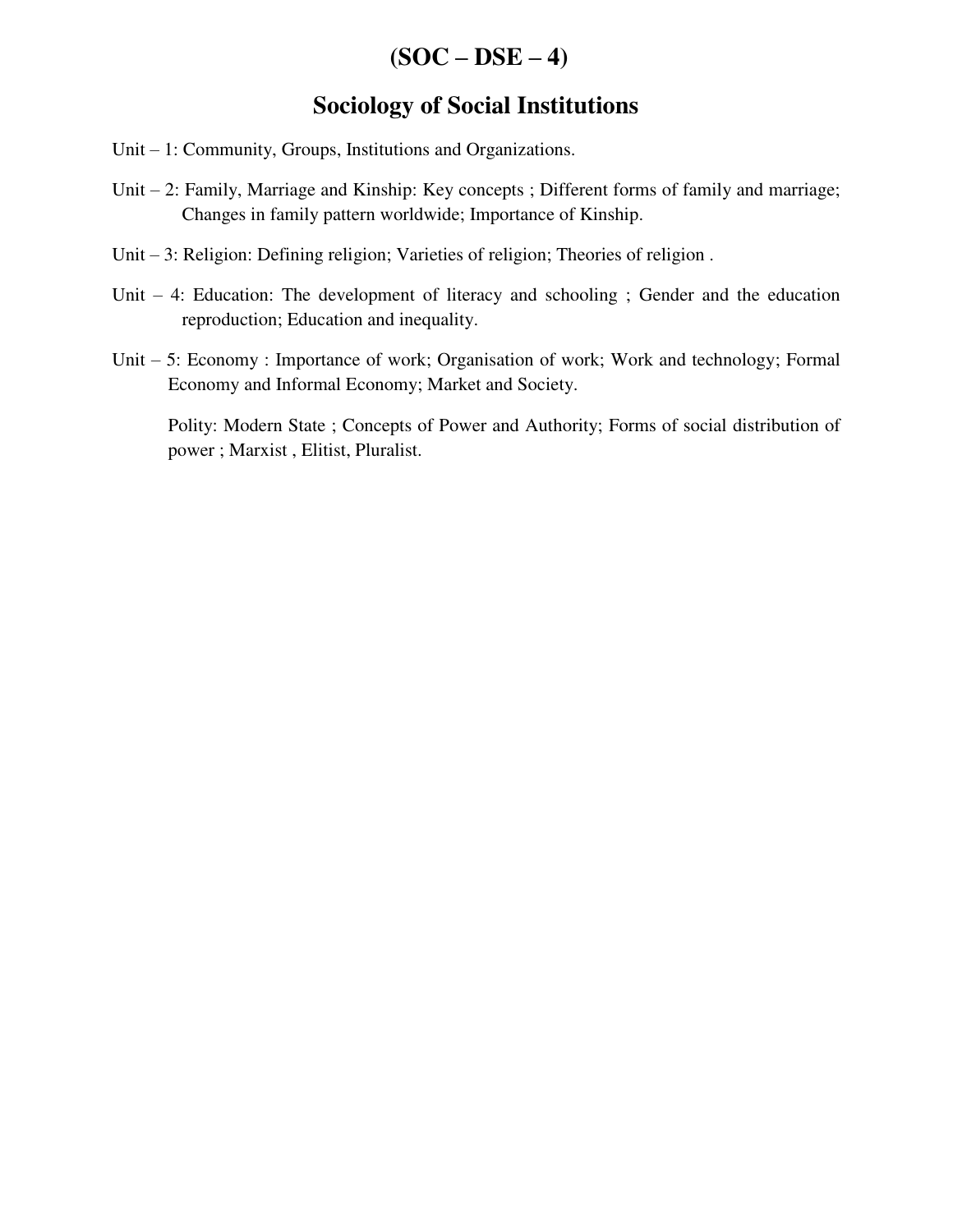## $(SOC - GE - 1)$

#### **Introduction to Sociology**

- Unit 1: Sociology: Definition and Subject matter , Nature and Scope, Emergence of Sociology, Sociology and its relationship with Anthropology, Political Science, Economics , and History.
- Unit 2: Basic Concepts: Society, Culture, Community, Institutions, Association, Social Structure, Status and Role, Norms and Values, Folkways and Mores, Associative and Dissociative processes – Cooperation, Assimilation, Accommodation, Competition, and conflict.
- Unit 3: Individual and Society: Individual and Society, Socialization, Stages and Agencies of Socialization, Development of Self – Contributions of George Herbert Mead, C.H. Cooley's looking Glass Self . The Concept of Group: Types of Groups – Primary and Secondary groups, In – Group and Out – group, Reference Group.
- Unit 4: Social Stratification: Meaning and definition, Dimensions of Stratification, Theories of Stratification – Functionalist, Marxist, Weberian, Social mobility and its determinants.
- Unit 5: Social Control: Meaning and types, Formal and Informal social control, Agencies of Social control.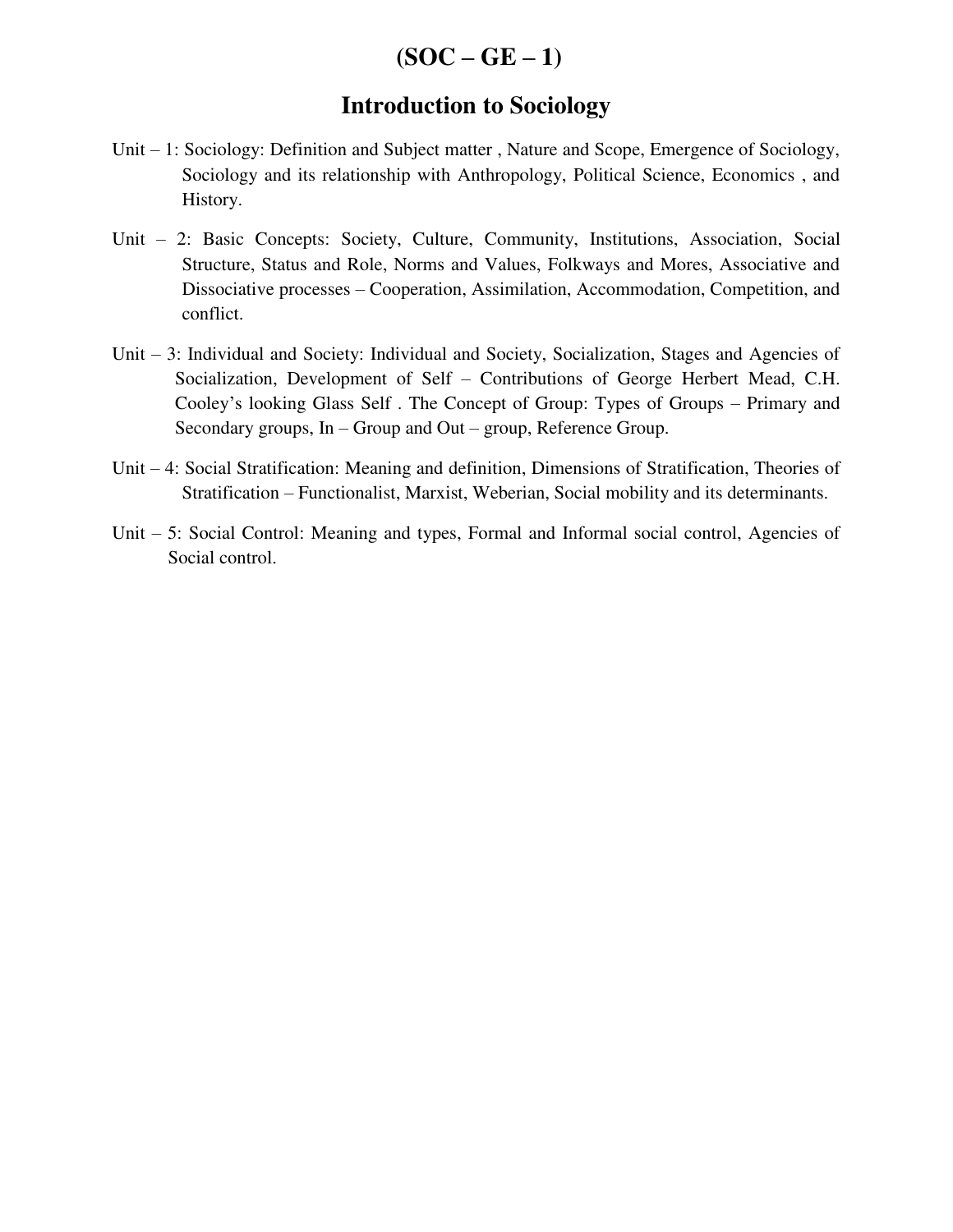### **Indian Society**

- Unit 1: Composition of Indian Society: Caste, Tribe, Religion, Language, Unity in Diversities, Threats to national integration.
- Unit 2: Hindu Social Organisation: Bases of Hindu Social Organisation, Varna, Ashrama and Purushartha, Doctrine of Karma.
- Unit 3: Marriage and Family in India : Hindu marriage as Sacrament, Forms of Hindu Marriage, The Hindu joint family : Patriarchal and Matriachal systems. Marriage and family among the Muslims. Changes in the institutions of Marriage and Family.
- Unit 4: The Caste system in India: Origin, Features and Functions, Caste and Class, The Dominant Caste, Changes in Caste system, Caste and Politics in India Constitutional and legal provisions for the Scheduled Castes, Scheduled Tribes.
- Unit 5: Social Change in Modern India : Sanskritization, Westernization, Secularization , and Modernization.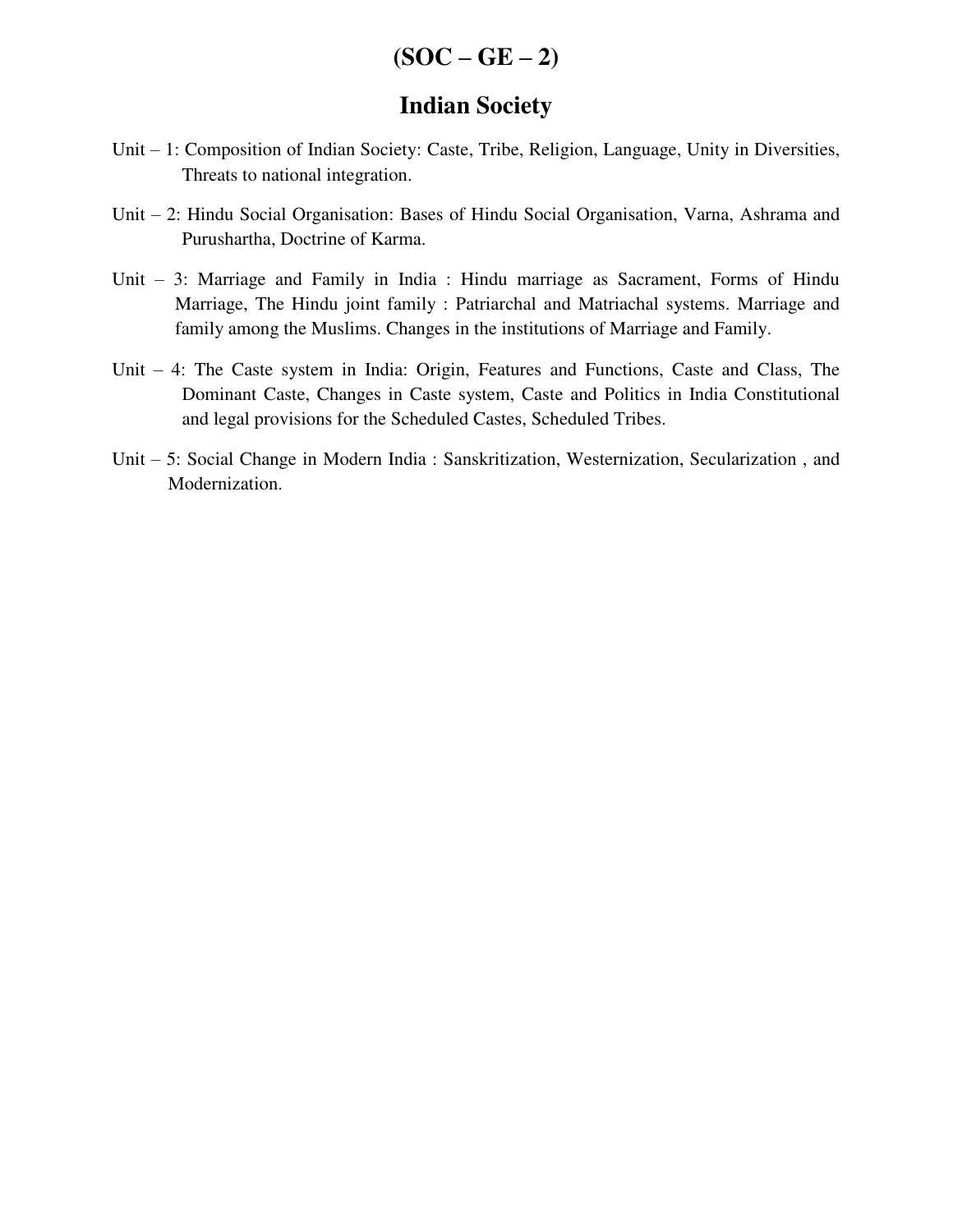# $(SOC - GE - 3)$

## **Sociological Thought**

- Unit 1: Auguste Comte : Law of the Three Stages, Hierarchy of Sciences, Positivism.
- Unit 2: Herbert Spencer : Organismic Analogy, Theory of Social Evolution.
- Unit 3: Karl Marx : Dialectical Materialism, Class Struggle, Alienation, Sociology of Capitalism.
- Unit 4: Emile Durkheim : Division of Labour in Society, Rules of Sociological Method, Theory of Suicide.
- Unit 5: Max Weber : Social Action, Protestant ethic and the spirit of capitalism, Ideal type, Bureaucracy, Authority.